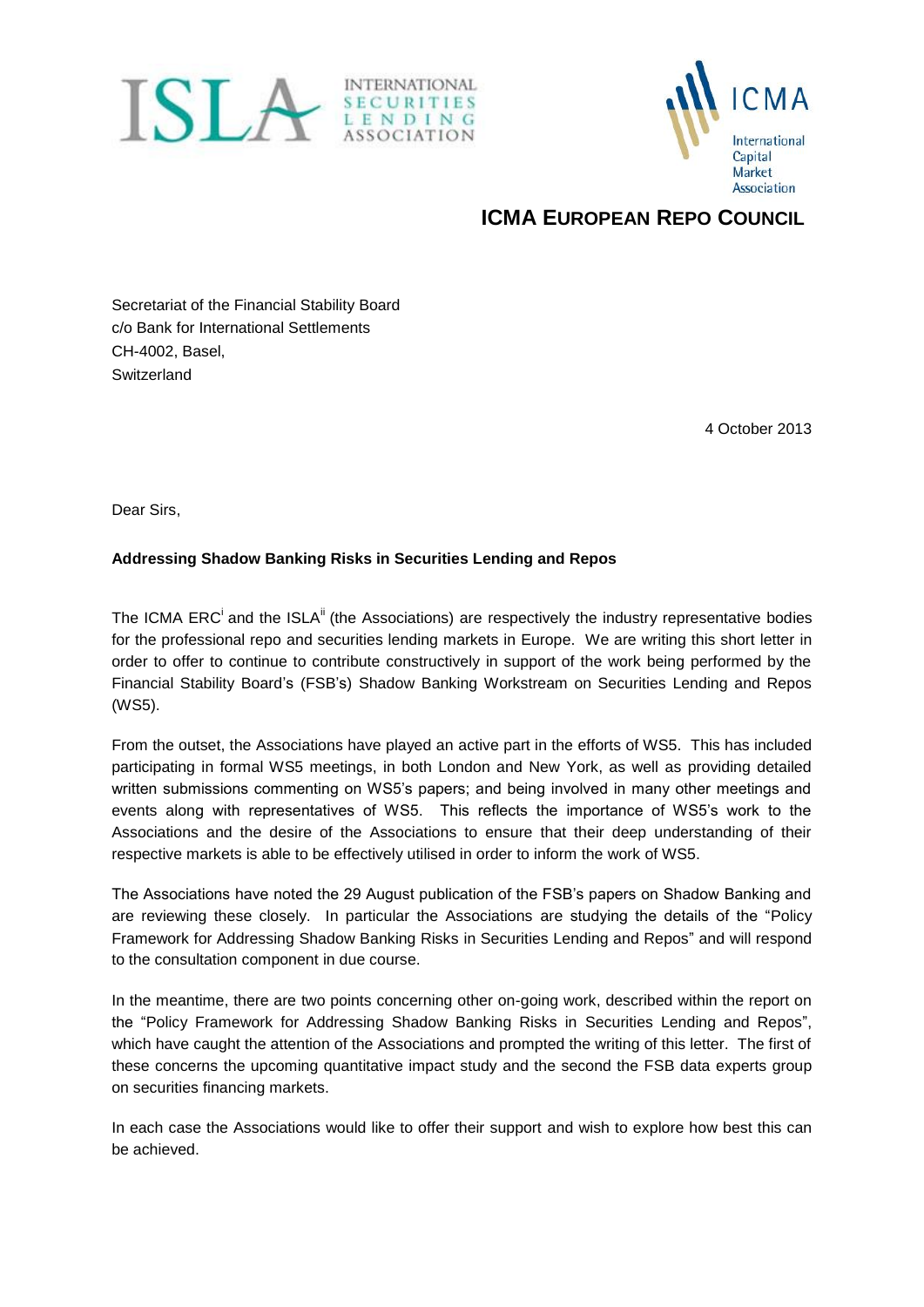1. It is stated that the second stage of the QIS (QIS2) will be undertaken in the fourth quarter of 2013 with a wider pool of firms than the first stage of the QIS (QIS1); and that the FSB will soon publish the QIS2 instructions with data reporting templates and invite market participants to contribute their data to the exercise. We would be very happy to review the templates in advance of their publication and provide feedback on them if WS5 felt this would be useful.

In addition, the Associations have very strong contact networks across their respective segments of the market, and believe that we could provide significant assistance in ensuring that the QIS2 materials are promptly brought to the attention of those best placed to provide the most meaningful responses. Accordingly, we request that the FSB keep us informed as to the timing and substance of the QIS2 work and volunteer to help coordinate the dissemination of QIS2 materials.

2. It is stated that a new FSB data experts group on securities financing markets has been established to take forward recommendations on data collection and aggregation at the global level (recommendations 2 and 3). This group will develop proposed standards and processes for data collection and aggregation at the global level to ensure consistent data collection by national/regional authorities by the end of 2014.

The Associations are experienced in the collation of information with respect to their respective segments of the market; and are already engaged in continuing discussions with a broad range of central bankers and regulators regarding their interests in obtaining enhanced transparency of data across these markets. The Associations consider that they are uniquely well placed to offer valuable input to the work of the FSB data experts group on securities financing markets and request that the FSB Secretariat consider the establishment of a communication channel to give the FSB data experts group access to the market insight that the Associations can offer.

The Associations are supportive of the efforts of WS5 and remain keen to translate their support into tangible contributions to the necessary on-going work. Accordingly the Associations respectfully requests that you carefully consider how this can best be achieved from the FSB's perspective and look forward to hearing your response to the suggestions put forward in this letter.

Yours faithfully,

 Chief ExecutiveChairman ISLAICMA ERC

 **Kevin McNulty Godfried De Vidts**